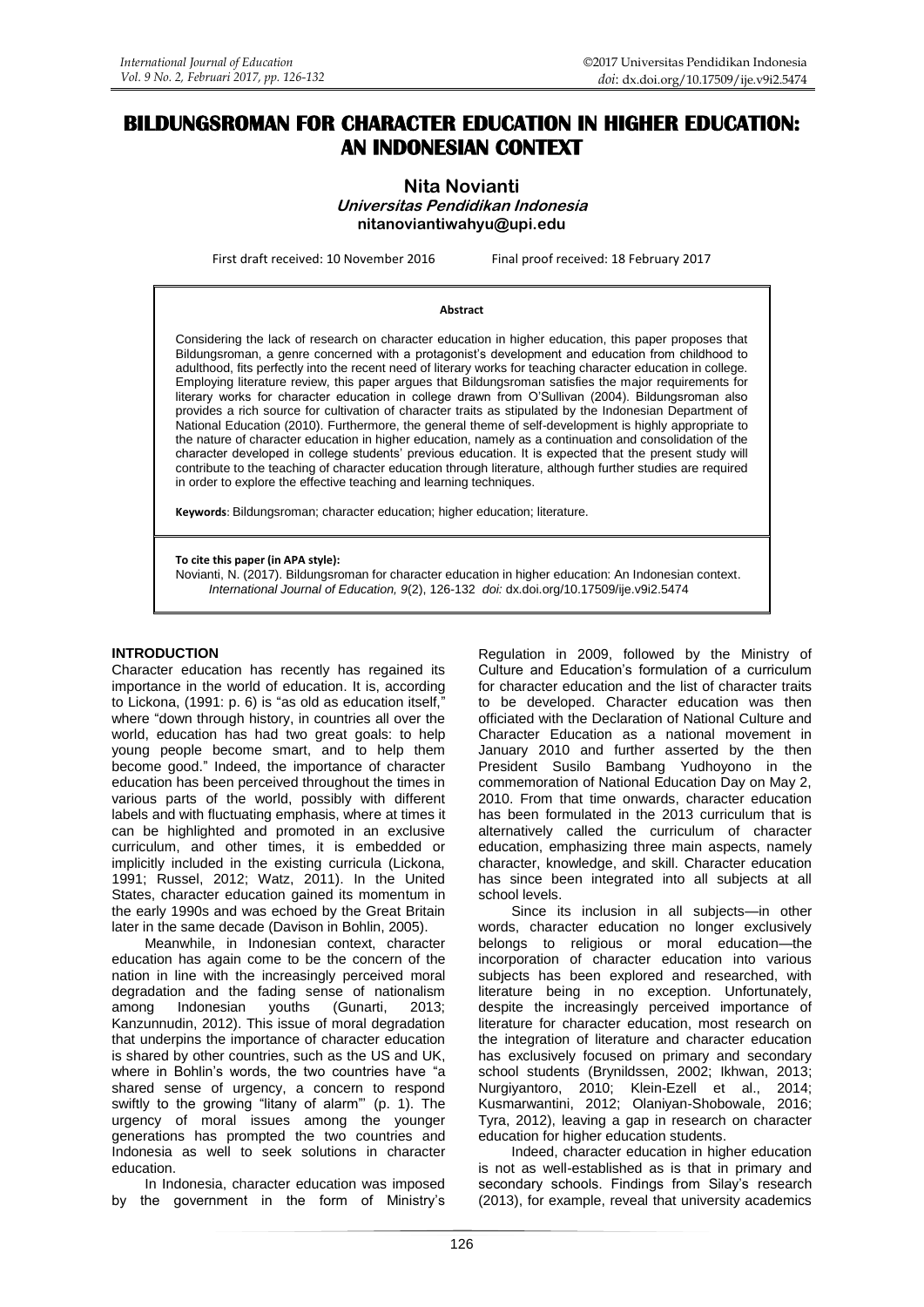in general agree that character education does not take place in universities. Her findings are reciprocal to those of Kuh and Umbach (2004), who reported that "some argue that the values and ethical systems of individual students are pretty well set before they come to college" (38), thereby creating a misconception that college or higher education is not responsible for teaching character education to students. Attesting to the perceived resistance of colleges towards the implementation of character education, Schwartz (2000, p. A68) put forward several misconceptions concerning character education for college students, namely: "1) A person's character is formed by the time he or she gets to college; 2) Colleges, and especially faculty members, aren't in the business of fostering character; and 3) The term 'character' is a code word for religious or conservative ideology." These three misconceptions have to some extent justified colleges' resistance to implement character education.

Nevertheless, the importance of character education in higher education has been increasingly perceived, especially in Indonesia (Farida, 2012). Advocates of character education in Indonesia, such as Dharmawan (2014, p. 9), argued that based on the holistic approach, character education has to be implemented continually, so that the moral values already cultivated in children will not be halted in their development at a certain school level or age. Furthermore, as Kuh & Umbach (2004) explained, ‗[T]he college experience can at the least accentuate a student's values development trajectory . . ., college can further support and channel maturational processes under way to crystallize and integrate the attitudinal and values dimension of a student's identity' (p. 38). Hence, the continuation of character education in higher education is necessary in order to preserve and strengthen the character that has been shaped in the previous schools.

As many researchers and educational experts have come to stress the importance of character education in college, research on literature for character education in college has consequently gradually increased in number. However, compared to research on the same topic in primary and secondary schools, it can be said that research on the same topic in college is still far from satisfactory. Moreover, there seem to be very few, not to say nonexistent, explorations and analyses of what genres, and more specifically which literary works, best suit the purposes of teaching character education in college. This is highly contrary to the well-established position of children's and young adult literature in the teaching of character education in primary and secondary schools, where in fact, various works from these genres have been explored and analyzed for their potential values that are in accordance with the values encouraged by the government to be instilled in primary and secondary school students, which in Indonesian case will be those formulated by the Department of National Education.

Departing from these gaps, the present study proposes the use of Bildungsroman genre to teach character education at the level of college, especially in Indonesian context. The considerations for selecting the genre will be provided, by looking at the literature of Bildungsroman and taking into account the process of appropriate book selection for character education in higher education. It is argued

that the use of Bildungsroman will ultimately serve the role of higher education in character education as stated by some scholars above, namely to continue and strengthen the character students have developed in their early schools and at home. Before further examining and exploring Bildungsroman for teaching character education, a review of previous research focusing specifically on teaching character education through literature in college will be presented.

# **Teaching Character Education through Literature in College**

Although not as abundant as research on teaching character education through literature in primary and secondary schools, literature has recorded some researchers who devoted their work on the teaching of character education through literature in higher education. Tighe (1998) particularly focused on "the connection between the study of values and the development of critical thinking skills" (p. 57). Her research used Lois Lowry's *The Giver* and Michael Dorris' *A Yellow Raft on Blue Water* to find whether the teaching of values or character education through the activities of reading, writing, and discussing the works can both instill good values and improve high school and undergraduate students' critical thinking. As a result, her research found that even though there would be no guarantee that the students under research would incorporate the values found in the novels into their life, the literary activities "provide them with the critical thinking skills to analyze their own personal decisions and to evaluate the possible consequences of such actions" (59). It can be inferred that instilling values in students is not a process whose result can be obtained immediately, as it is largely believed that character education is and should be a life-long process, not limited to time and place. In addition, the findings imply that critical thinking is important in the process of instilling values through reading, writing, and discussing literary works, without which, the process of character education will not take place.

Meanwhile in Indonesia, Inderawati (2012) has attempted to develop literary appreciation instrument that can be adopted to build student character "based on [the idea of] the literature for all and literature across the curriculum" (p. 941). Drawing upon the theories of reader response, conditioning, psycholiterature, and character building as the framework, her research:

> [P]roduces a valid, effective, and reliable instrument for appreciating literary works to develop the first semester students' character at Sriwijaya University by reading and appreciating certain kinds of literary works on the Personality Development course. The literary appreciation's instrument is able to increase the effectiveness of students' appreciation result by achieving very good category with the emerging of two or more such indicator. (p. 943)

In short, her study proved that with an appropriate instrument, literature can be used not only to teach character education to language students, but also to non-language students at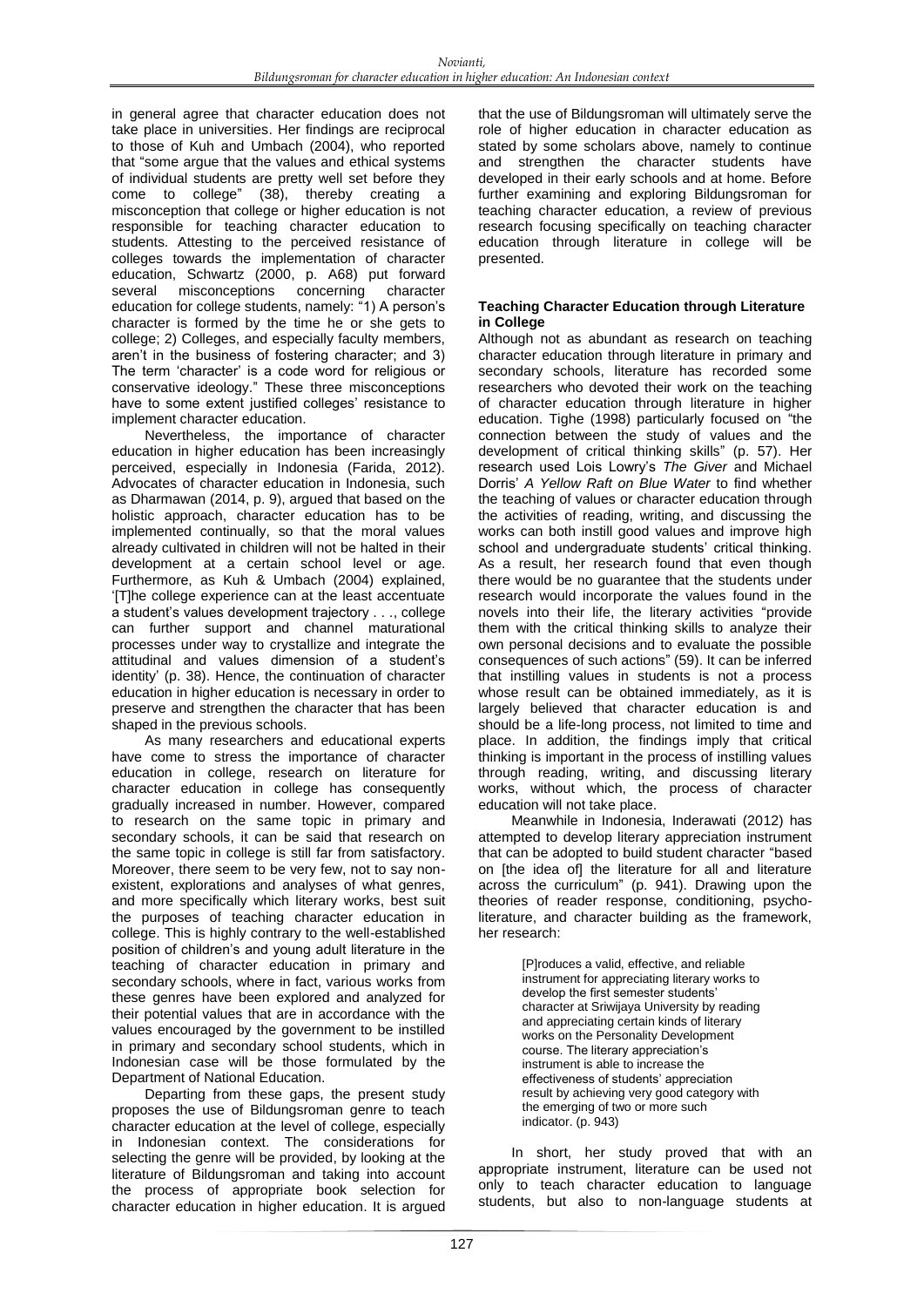college level, while at the same time increasing students' literary appreciation in general.

While Inderawati promoted the idea of literature for all, Ripai (2012) has specifically developed thinkpair-share technique for the teaching and learning of writing drama script imbued with the values of character education to students of Indonesian language and literature education. His findings proved that the technique was applicable and able to fulfill the requirements of minimum criteria of completion for a subject or course. However, his research did not further examine whether the technique was effective in building the character of the research subjects, namely college students assigned to write drama scripts imbued with values of character education. Furthermore, he did not elaborate what values of character education can be found in the drama scripts produced by the students.

As the literature demonstrates, research focusing on the exploration of the kinds of literary works suitable for teaching character education in college has not been popular. In the case of Tighe, for instance, she did not explain the process of selecting the two novels used in her research. While it is true that almost all genres of literature can be used to teach character education to college students, depending on the techniques employed in teaching them; still, careful selection taking into account the specific nature of character education and college students themselves has to be done. This is in line with Parker and Ackerman's (2007) argument that ―[b]ook selection is a critical element for successful character education" (p.1). It is the task of the lecturers or teachers to select books that best suit the objectives of teaching character education by considering the content of the book as well as the characteristics of their students. The discussion will not turn to the literature review of Bildungsroman.

# **Bildungsroman Defined**

Defining a literary term is always an intricate business. Indeed, there has been a heated debate as to what constitutes a Bildungsroman. As Boes explained, 'the heuristic value of the Bildungsroman label has been disputed, defended, taken for granted, and otherwise muddled. The term is sometimes – especially within English departments –used so broadly that seemingly any novel . . . might be subsumed by it' (2006, p. 230) (see also Iversen, 2009). Especially in the flourishing age of young adult literature, this genre is often claimed to have been merged and or included in literary works about youths entering adulthood and the problems they experience throughout the process, such as attested to by Au, 'These 'coming of age' qualities have become popularized in other book genres that target towards youth and adolescent readers' (2011, p.3). For the purpose of this study, it is argued that Bildungsroman is a distinguished genre of literature. Some of its characteristics may have been merged in other genres, ultimately works categorized under the label of young adult literature. However, Bildungsroman has existed long before young adult literature established its position.

As the name suggests, Bildungsroman was first established in German Literature, even though one will argue that the genre existed elsewhere in the world even before it was given a fixed term in Germany. The dispute over the history of

Bildungsroman, which is called a "war" of history between "the German Purists' and 'the International Pluralists" by Iversen (2009, p. 11) should also be dismissed for the intention of the present study. Rather than debating over the naming of a certain movement or phenomenon, it is far more important to focus on the phenomenon itself and its significance. In this light, Boes' recount of the history will come in handy. Regarding the coinage of this term, he explains, "The term 'Bildungsroman' was introduced to the critical vocabulary by the German philosopher and sociologist Wilhelm Dilthey (1833 -1941)" (Boes, 2006, p. 231). He further explained that the genre has since then been defined as "a novel of formation" (2006, p. 232) or self-education, in which the character goes through the process of self-formation and or self-education.

The very first novel deemed to represent this genre is Goethe's *Wilhelm Meister Apprenticeship*. As the title indicates, the novel is about the apprenticeship of the main character, Wilhelm Meister. *The Oxford Companion to English Literature*  describes the novel this way:

> *Wilhelm* provides the model of the innocent, inexperienced, well meaning, but often foolish and erring, young man who sets out in life with either no aim in mind or the wrong one. By a series of false starts and mistakes and with help from well-disposed friends he makes in the course of his experiences, he finally reaches maturity and finds proper profession. (p. 102)

As the introduction to the novel indicates, Bildungsroman is concerned with the development and formation of a character from innocence to experience, from childhood to adulthood. Jerome Buckley evinced that the term "bildung" invariably connotes a "portrait," "picture," "shaping," and ―formation‖ (1974, p. 14). In addition, the term "bildung" has also been loosely defined as education. Thus, although there are variations and debates for the definition of Bildungsroman, this genre is undoubtedly one that is concerned with a character's education and development from childhood to adulthood. The ultimate characteristic of this genre will be the existence of character's development, both physically and (most importantly) psychologically.

The notion above is purported by a number of definitions provided by scholars and critics of Bildungsroman. To start with, Buckley (1974) stated, "the Bildungsroman in its pure form has been defined as a 'novel of all around development or self-culture' with a more or less conscious attempt on the part of the hero to integrate his powers, to cultivate himself by his experience" (p. 13). The key words here are development, self-culture, and experience. A more recent definition is offered by John Au. He defined Bildungroman as a genre concerned with "the coming of age and rites of passage of an adolescent and/or young adult and is recognized for how it educates its readers about personal growth and selfconsciousness‖ (Au, 2011, p. 2). His definition stands out in that it highlights the nature of the genre as a form of education not only for the protagonist of the work, but also for the reader. In other words, his definition can be said to originate from the initial purpose of this genre that was born in the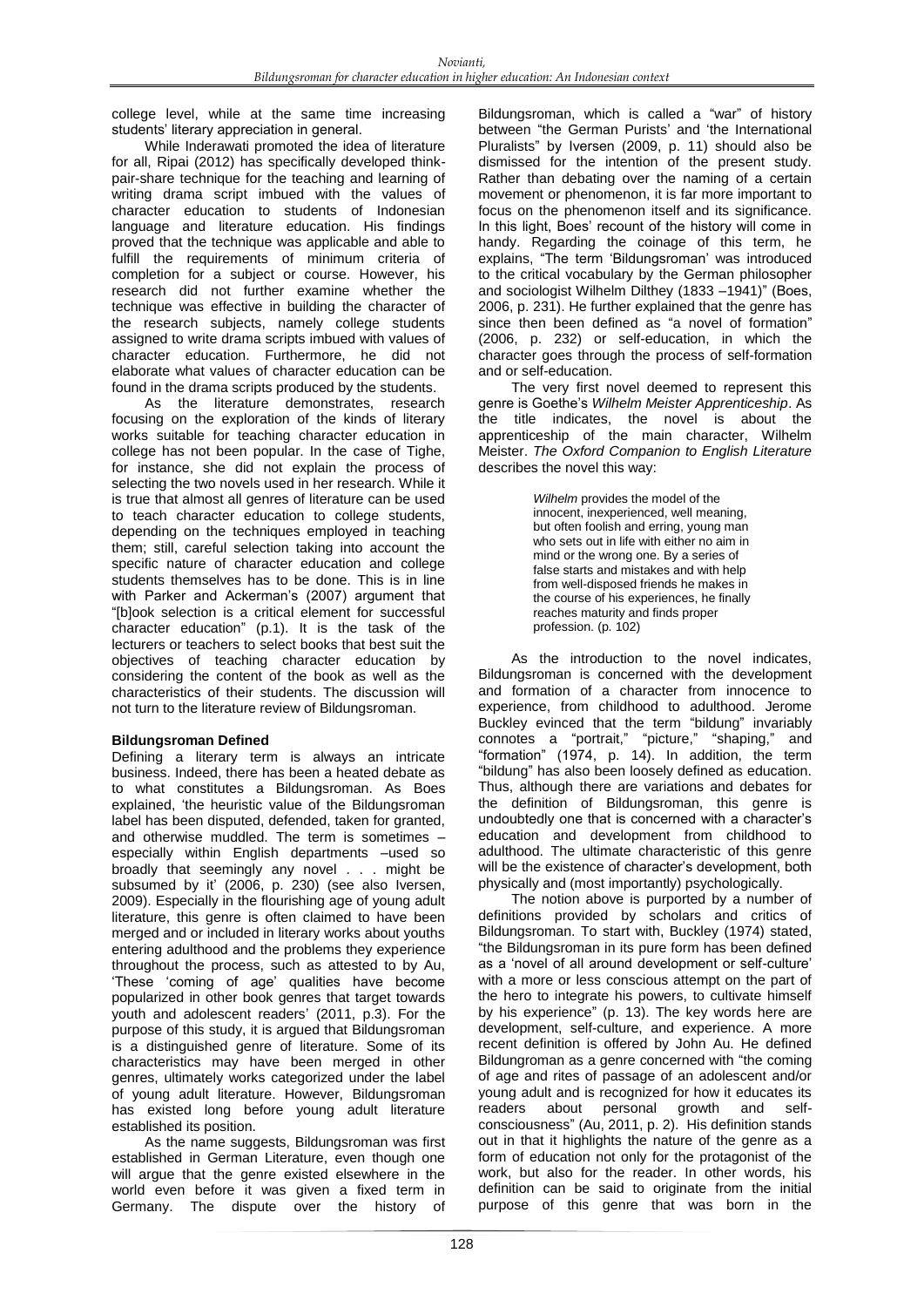Enlightenment era, namely to educate the youth readers.

As Summerfield and Downward explained, "the designation Bildungsroman was first used by the critic Karl Morgenstern . . . [who] clearly stated that the genre was to portray the hero's Bildung (formation) in all its steps and final goal as well as to foster the Bildung of the readers" (2010, p. 1). In sum, the genre is about a youth as a protagonist venturing in a journey to educate and develop himself, as well as to broaden his horizon with new experiences and new values he encounters within the society where he lives, in order for him to later find his own position in the society as an adult.

The definitions offered above, on the other hand, show the apparent flaw of the genre, namely its exclusive focus on male protagonist. Fortunately, in its course of development, the genre has come to include female protagonists and even minority groups, such as the case in the contemporary American literature Braendlin (as cited in Chang et al., 2011), and that ethnic women writers have created a new Bildungsroman as a medium by which they can assert their own identity, instead of shaping the identity imposed by the patriarchal system. The emergence of female protagonists from the minority groups has enriched the repertoire of Bildungsroman, and in the case of character education, heightened its possibility to be used to teach character education.

Hence, in the list of works critics in general agree to subsume under this genre, such as, Charles Dickens's *Great Expectations,* Charlotte Bronte's *Jane Eyre*, James Joyce's *Portrait of the Artist as a Young Man*, J.D. Salinger's *The Catcher in the Rye*, S.E. Hinton's *The Outsiders*, and Harper Lee's *To Kill a Mockingbird*, one can find that Bildungsroman novels with female protagonists have been included. The list is certainly getting more expanded to include works, such as *The Porcupine Year* by Louise Erdrich, the Native American writer, and other works with female protagonists by writers of minority groups. Meanwhile, from the repertoire of Indonesian literature, works such as Hamka's *Di Bawah Naungan Ka'bah*, Hirata's *Laskar Pelangi* and its trilogy can be loosely categorized into the genre of Bildungsroman.

From the explanations given above, there seems to be one connecting thread of inference, namely Bildungsroman is a genre concerned with education—not only the education of the protagonist of a certain work, but also the education of the reader. With the undeniable role of Bildungsroman in the realm of education, employing this genre in the teaching of character education should be sufficiently justified. To gain a better understanding and more conviction on the proposition, the reasons for teaching character education to college students through Bildungsroman in a college class will be discussed in the following sections.

# **Why Bildungsroman to Teach Character Education to College Students?**

Book selection for whatever purpose is never a simple task, more so in the case of character education. In this light, Sweeney (2008) stated, "As any avid reader knows, good literature explores the profound themes of humanity and gives us insight into human nature: growth and initiation, relationships and love, alienation and death. Literature is a delightful opportunity to unite academics and

character education" (p.7). Any proponent of teaching character education will certainly agree with the statement. However, what constitutes 'good literature' remains under heated debate, to the extent that such a debate has become pointless. Hence, in this particular context, rather than selecting books based on the subjective formulations of what constitutes ‗good books' or literary works in this case, it is better to select books for character education based on their suitability to college students' ages (thus, their psychological conditions) and the aims of character education itself, especially in Indonesian context, as formulated by the Ministry of National Education.

#### **Bildungsroman Suits the Key Characteristics of Books Appropriate for Character Education in College**

Drawing upon the theory proposed by O'Sullivan (2004), the present research will argue that Bildungsroman suits the four characteristics of books that are highly appropriate for character education. Although O'Sullivan postulates the characteristics in the context of children's literature, they can also be applied to books for college students as the readers. They are as follows:

- Well-written books containing moral dilemmas
- Books with enough depth to allow moving beyond literal comprehension
- Books with admirable but believable characters about the same age as students
- Books across a wide range of cultures and with both boys and girls as lead characters. (p. 641)

The four characteristics stress on the importance of content, in which it should be a neat combination of education and entertainment. The selected books should be light, yet at the same time invite readers to think critically of the problems or dilemmas presented, so as to gain in-depth understanding. The characters of the books should also be realistic and in the same range of age as the readers in order for identification to take place; even better, the books should allow the readers to relate to the characters and their story. In addition, the books should provide a range of variety of cultures for the students/readers to explore.

*To start with*, Bildungsroman is indeed a work with moral dilemmas as one of its main themes. The recurrent theme of the protagonists growing up and maturing through their encounter with moral dilemmas in order to finally find their own stance in the society is one of the remarkable characteristics of the genre. In her discussion of the issue of moral in English Bildungsroman, Brown (2013) has found that moral dilemma is one of the central themes of the genre, where, "moral' is defined as dynamic and context-specific, residing not in a general, normative truth, but in the particulars of the lived experience" (p. 675). It is clear then that the moral dilemmas faced by the protagonist of Bildungsroman are rooted from the fact that moral is not black-and-white, fixed and universal. Moral is something that is subject to the protagonist' view of life, the society's view wherein s/he lives, and the particular issue the protagonist is posed with.

In the same vein, teaching character education by means of presenting readers with stories laden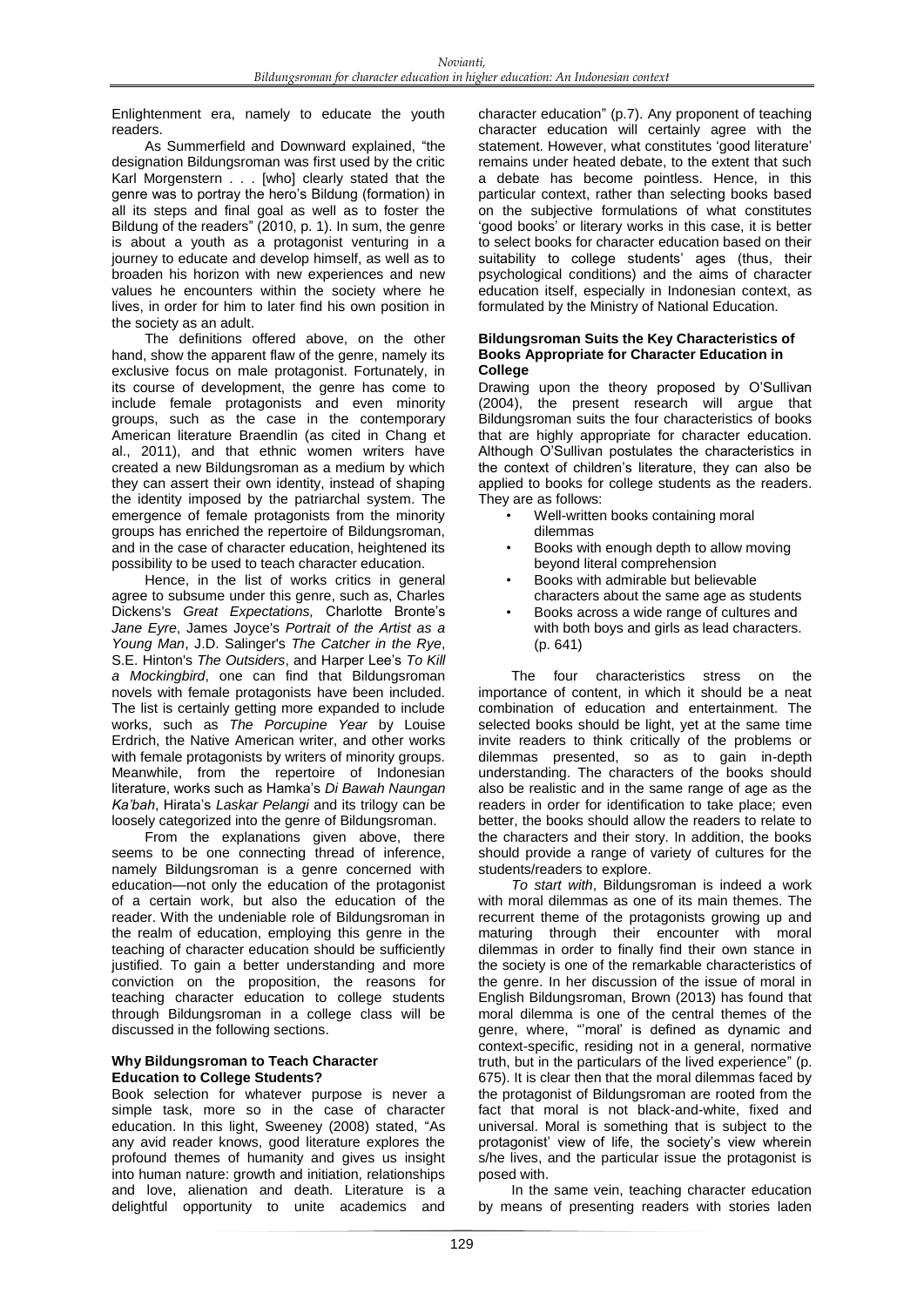with moral dilemmas is termed "moral judgment approach‖ (Prestwich, 2004, p. 142). This approach is indirect in its nature. Although the increasing moral problems among children and young adults in general have been made a strong basis to teach character education in a more direct approach, the moral judgment approach is still preferred. Interestingly, the nature of Bildungsroman is that it indeed 'educates' readers through the moral dilemmas undergone by the protagonist in a non-explicit way, nor it is preachy. It is arguable then that Bildungsroman is a novel of education, but it does not 'preach' readers. Bohlin (2005) has cautioned that "the most effective books are the least didactic" (p. 27). On a similar note, Au (2010) noted that stories are not written merely for pleasure, but also for education. His statement implies that while Bildungsroman aims to educate, it is basically a work from which readers will gain pleasure. Thus, it can be said that entertainment and education blend well in Bildungsroman.

*The second point* that has to be considered in selecting books for character education is the book's depth that allows for comprehension. In the context of character education, O'Sullivan's point can be translated as the books having the quality of evoking readers' critical thinking and reading of the issues the protagonists encounter. Readers should be able to see the depth of issues, not just the surface. In this light, Au (2010) stated:

> In order for the novels to educate its readers, the genre must inform them through several literary aspects: psychological, social and cultural, philosophical and aesthetical, and historical. The focus is not aimed towards the surrounding circumstances and problems, but towards the protagonist's personal growth and development. (p. 4)

Au basically believes that readers should understand the protagonist's self-formation from several dimensions, or what he terms 'literary aspects', namely 'psychological, social and cultural, philosophical and aesthetical, and historical.' In other words, the protagonist's development does not take place in a single and closed entity; it involves various aspects of life. Understanding this issue demands readers' in-depth understanding through critical thinking to see the underlying aspect and various dimensions affecting one's development.

*The third point* is the books should have 'admirable but believable characters about the same age as the students.' This point means that books for character education should have characters that are at the same age as the target audiences, namely the students. In the case of character education in college, college students are usually those at the age of 17-25. Especially in Indonesian case, in which not many adult learners return to college, college students are mostly at the aforementioned range of ages. Indeed, as the definition of Bildungsroman denotes, the protagonist in this genre is a youth venturing into the adult world. When the students as readers have the same as age as the protagonists of the work being read, they will easily identify with and relate to the characters and their story.

*The last requirement* proposed by O'Sullivan for book selection of character education is that the books should offer a variety of cultures, allowing students to learn about the protagonists' experiences in the context of a particular culture. As explained in the subchapter discussing the definition of Bildungsroman, the genre has been enriched by works of both male and female authors and authors from the marginalized groups. This rich repertoire of Bildungsroman provides a great possibility for this genre to be used to teach character education, while getting students acquainted with and aware of the diverse cultures in the world. Furthermore, readers will be able to learn how different protagonists from different cultural backgrounds cope with their problems, and how their different backgrounds affect their ways of problem solving and decision making. Here, teachers or lecturers also play an important role in selecting books to be used for the particular purpose. Alternatively, it is highly recommended to negotiate with students on the titles of books to be used. College students naturally have particular interests in books, and teachers should be able to attend to their interest while at the same time catering to the requirements of character education.

The discussion has so far been concerned with the suitability of Bildungsroman to be used in teaching character education in a more general context. Now, it will turn to the Indonesian context.

#### **The Stories Can Help Students Identify and Reflect on the 18 Values Shaping Character Education Stipulated by the Department of National Education**

In Indonesian context, the Center for Curriculum of Department of National Education (2010, p. 8) has stipulated 18 values that should shape character education, namely religiosity, honesty, tolerance, discipline, hard-work, creativity, independence, democratic, curiosity, nationalism, patriotism, democratic, curiosity, nationalism, patriotism, appreciation for achievements, friendliness, love for peace, love for reading, environmental awareness, social awareness, and responsibility. These values can be regarded as universal values, for character education, regardless of the geographical boundaries, is in general aimed at cultivating the above character traits. This statement is attested to by O'Sullivan (2004, p. 640), who stated that "society is in general agreement about what constitutes a good character trait. In fact, numerous published lists of virtues are remarkably similar in content." The universality of good character traits or virtues can be equated to the nature of Bildungsroman that aims to educate readers across different cultural and national backgrounds.

To buttress this argument, two examples of how certain Bildungsroman works contain the above traits will be given. The classical work of *Jane Eyre* (1847), agreed by many as one of the best English Bildungsroman provides a rich source of character traits, such as religiosity, honesty, discipline, hard work, creativity, independence, and curiosity. Jane, who is an orphan with no loving family members to support and take care of her, has to survive the hardship that she faces early in her life. Her education at Lowood restores her faith in God and changes her previously one-sided view of the world; in other words, her religiosity is restored while being able to maintain a balance life in the spiritual and worldly realms. It is her honesty, discipline, hard work, and creativity that makes her survive the harsh life in Lowood and her curiosity as well as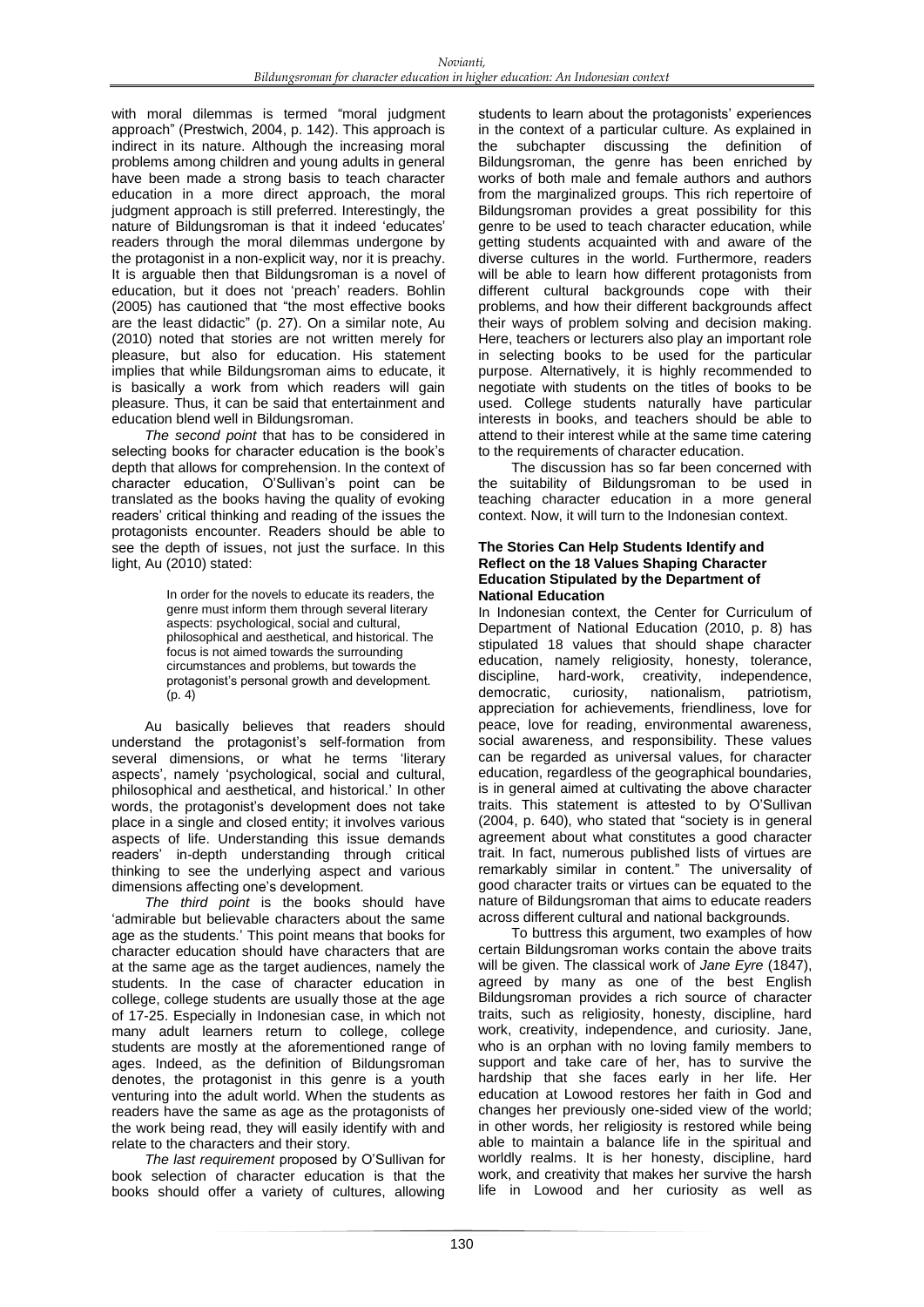independence that prompts her to venture into the professional world as a governess.

In Indonesian literature, *Laskar Pelangi* (2005) will be able to teach readers almost all of the 18 character traits mentioned above. To be more specific, the youth characters in *Laskar Pelangi*, who come from a remote place in Indonesia and lower economic background, present readers with the hardship of remote area's students in gaining better education and better life in general. Interestingly, notwithstanding all the limitations, especially in access to science and technology, the protagonists can be successful in their studies, to the extent that their achievements exceed the students from the upper class school. Their creativity also leads them to win a competition that has always been won by the most favorite and expensive school in their area. The protagonists clearly show many of the character traits listed by the Department of National Education from which readers can learn and cultivate their own.

# **CONCLUSION**

It is important to bear in mind that character education is a life-long process; it takes place regardless of time and place. In academic context, character education is also necessary to be administered in college or higher education by means of integration with other subjects, including and ultimately with literature. The present study has offered Bildungsroman as one of the genres most suitable for teaching character education to college students due to its characteristics as a novel of education with young adult protagonists intended at young adult readers.

Character education in college is a continuation and strengthening/consolidation of the character education in the previous schools and the character students have developed elsewhere previously. In the same vein, Bildungsroman deals with maturation process that usually starts from childhood/adolescent to which college students can relate to by reflecting on their own past experiences (decision making, problem solving), past attitudes, past behaviors, and how all of them have shaped who they are today, and whether changes are necessary for their present character.

In the case of character education, it is not solely the genre or book that has to be considered carefully, special attention should be given to how the book is used to teach character education and how students "interact" with the book. In other words, it is the processes of the students reading the book that is more important. Hence, as this study focuses on the exploration of the potentials of Bildungsroman serving the teaching of character education, future researchers are encouraged to analyze and explore effective ways of teaching character education to college students through this genre.

# **REFERENCES**

- Au, J. (2011). The Bildungsroman genre: Defining the old, the new, and the same. Retrieved from [https://ja00785.files.wordpress.com/2011/04/ess](https://ja00785.files.wordpress.com/%092011/04/ess-final-research-paper-%0952.pdf) [-final-research-paper-52.pdf.](https://ja00785.files.wordpress.com/%092011/04/ess-final-research-paper-%0952.pdf)
- Brown, J. P. (2013). The moral scope of the English Bildungsroman.' In Lisa Rodensky (ed). *The Oxford Handbook of the Victorian Novel* (pp.

663-678)*.* Oxford: Oxford University Press. [https://doi.org/10.1093/oxfordhb/978019953314](https://doi.org/10.1093/oxfordhb/9780199533145.013.0032) [5.013.0032.](https://doi.org/10.1093/oxfordhb/9780199533145.013.0032)

Bronte, C. (1847). *Jane Eyre*. The Pennsylvania State University: Electronic Classics Series. Retrieved from

[http://www2.hn.psu.edu/faculty/jmanis/bronte/Ja](http://www2.hn.psu.edu/faculty/jmanis/bronte/Jane-Eyre6x9.pdf) [ne-Eyre6x9.pdf](http://www2.hn.psu.edu/faculty/jmanis/bronte/Jane-Eyre6x9.pdf)

Brynildssen, S. (2002). Character education through children's literature. *ERIC Digest, 63*. Retrieved from [www.eric.ed.gov.](http://www.eric.ed.gov/)

Buckley, J. H. (1974). *Season of Youth: The*  Bildungsroman *from Dickens to Golding*. Cambridge, Mass.: Harvard University Press. [https://doi.org/10.4159/harvard.97806](https://doi.org/10.4159/harvard.9780)74732728.

- Chang, L. P., En, Y. C., & Yi, H. Y. (2011). A Native American girl's coming of age in Louise Erdrich's *The Porcupine Year*. *World Journal of English Language, 1*(2), 43-51. https://doi.org/10.5430/wjel.v1n2p43
- Boes, T. (2006). Modernist studies and the Bildungsroman: A historical survey of critical trends. *Literature Compass 3*(2), 1-14. <https://doi.org/10.1111/j.1741-> 4113.2006.00303.x
- Boes, T. (2008). Apprenticeship of the novel: The Bildungsroman and the invention of history, ca. 1770-1820. *Comparative Literature Studies 45*(3), 269-288. https://doi.org/10.1353/cls.0.0047
- Bohlin, K. E. (2005). *Teaching character education through literature: Awakening the moral imaginations in secondary classrooms.* Oxon, New York: RoutledgeFalmer. doi: [https://doi.org/10.4324/978020329983](https://doi.org/10.4324/97802032998)8.
- Dharmawan, N. S. (2014). Implementasi pendidikan karakter bangsa pada mahasiswa di perguruan tinggi (implementing national character education to college students). Paper presented at *Pembinaan Pendidikan Karakter bagi Mahasiswa PTS di Lingkungan Kopertis Wilayah VIII*.
- Drabble, M. (ed). (2000). *The Oxford companion to English literature: Sixth edition*. Oxford: Oxford University Press.
- Farida, I. (2012). Model pendidikan karakter di perguruan tinggi: Langkah strategis dan implementasinya di universitas (A model of character education in universities: Strategic steps and its implementation in universities). *Jurnal Ilmiah Administrasi Publik dan Pembangunan*, *3*(1), 445-452.
- Gunarti, A. S. (2013). Penerapan pendidikan karakter melalui pembelajaran sastra. *NOSI 1*(1),54-59.
- Ikhwan, W. K. (2013). Upaya menumbuhkan karakter anak dalam pembelajaran sastra anak dengan model play-learning dan performance-art learning di (Efforts of growing children's characters in children's literature instruction with play-leaning and performance-art learning in) SDN Banyuajuh 4. *Widyagogik, 1*(1), 70-84.
- Inderawati, R. (2012). The development of literary appreciation instrument in building students' character. *Sino-US English Teaching, 9*(2), 937- 945.
- Iversen, A. T. (2009). Change and continuity: The Bildungsroman in English (Unpublished PhD Dissertation). University of Tromsø, Norway.